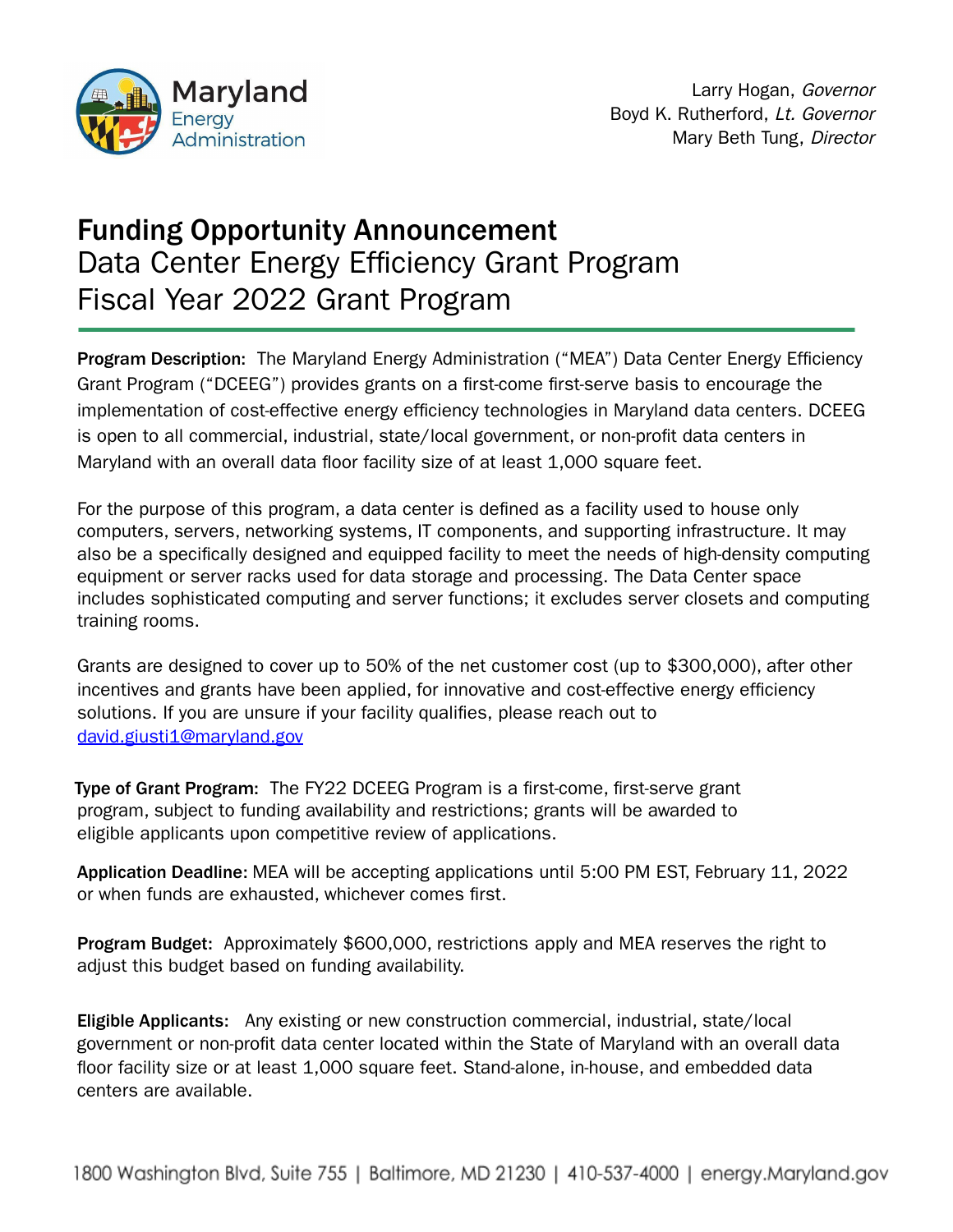Eligible Activities\*: Eligible measures include, but are not limited to, the following where energy efficiency and demonstrable reductions of energy use can be determined. MEA encourages the submission of innovative concepts that can provide quantifiable energy savings.

- Server virtualization
- Air flow optimization
- Server decommissioning and consolidation
- Aisle containment
- Heating, Ventilation, and Air Conditioning (HVAC) upgrades
- Uninterruptible Power Supply (UPS) upgrades
- Building Management Software (BMS) and Energy Analytics
- Lighting
- Sensors
- Building insulation and envelope improvements

\*Additional measures can be considered on <sup>a</sup> case-by-case basis

### Minimum Criteria:

At minimum, each proposed project must meet the following requirements:

- Be located in Maryland.
- Be located in a data center with a data floor facility size of at least 1,000 square feet.
- Be able to identify, track, and monitor data facility Power Usage Effectiveness (PUE).
- Be cost effective in combination with energy savings. Projects shall have a simple payback period less than the average useful life of installed measures.
- Be undertaken by a commercial, industrial, state/local government, or non-profit entity; and,
- Consist of energy efficiency measures that can be fully installed by December 2023.
- Completeness, accuracy, and reasonableness of energy savings calculations and cost estimates. All cost estimates and electricity savings projects are subject to review and approval by MEA.
- Proposed solutions must be comprehensive and address more than one significant energy consuming system.

Projects that replace antiquated equipment that is operating beyond its effective useful life will not be awarded. MEA also reserves the right to select applications that allow for a broad diversity in the project portfolio including, but not limited to, geographical diversity, and organization type.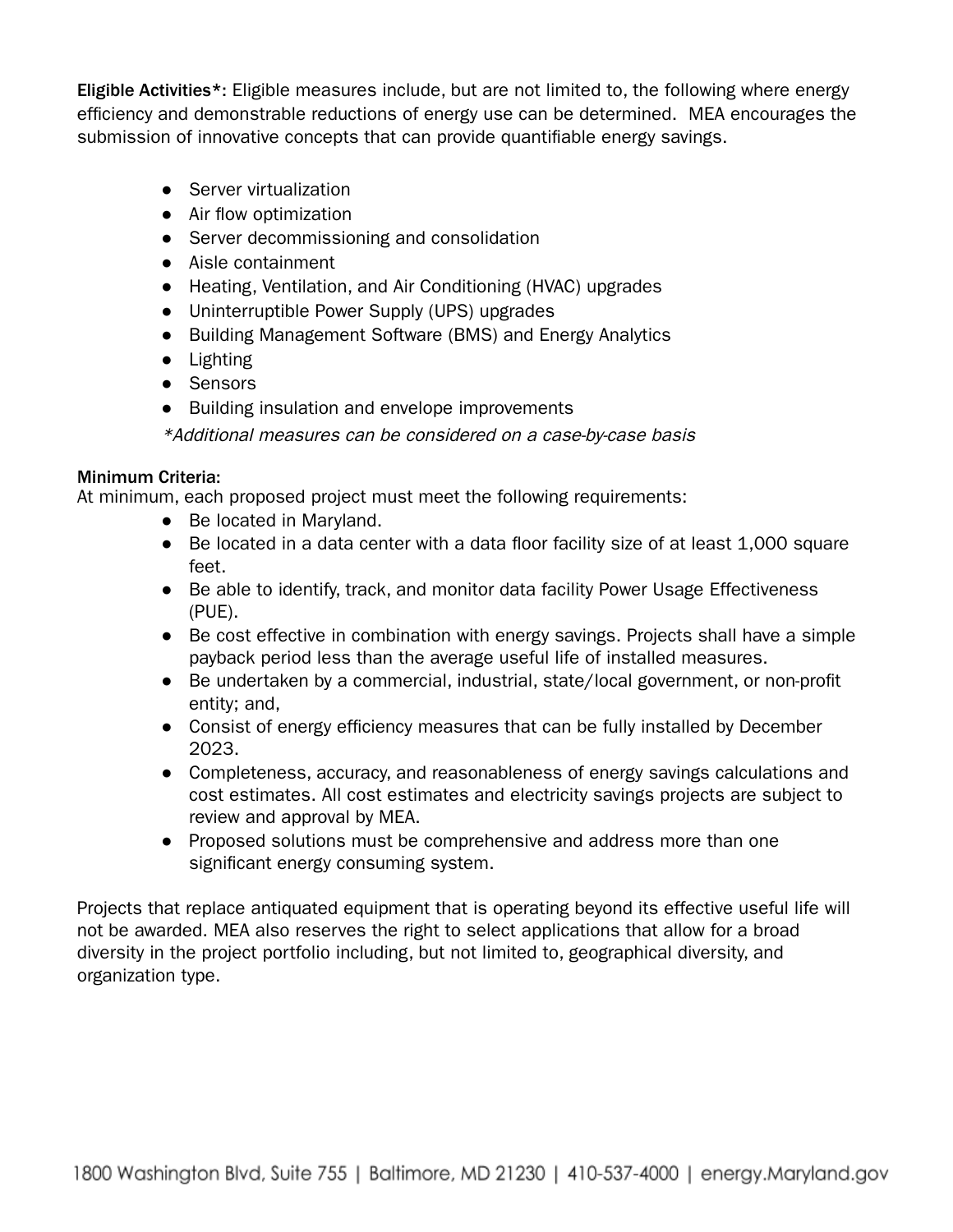Review Process: FY22 DCEEG Applications will be accepted and considered for funding in the order in which they are received. Applications meeting the minimum eligibility requirements described in the Minimum Criteria section above and all rules, restrictions, and requirements described in the Funding Provisions, Requirements, and Restrictions section below, will be awarded funding until the Program budget is exhausted, subject to funding availability

The review process will consist of three (3) steps:

- 1. The MEA DCEEG Program Manager will perform an initial eligibility review.
- 2. The application will undergo a detailed review of technical specifications and economics.
- 3. The application will be reviewed by a team of MEA staff with relevant experience to ensure the findings in steps 1 and 2 are accurate.

Partial awards: Partial awards may be awarded under the Program. Full grant awards will be for approved projects, based on ranking, from highest to lowest. If sufficient funds are not available to fully fund a project, the applicant will be given an option to accept partial funding, based on budget availability, for the project as originally submitted. If the applicant does not accept partial funding for the project, MEA will offer the remaining funding to the remaining approved but unfunded applicants in order of ranking (highest to lowest). MEA will follow this process until all funding has been expended, or until all remaining approved applicants have rejected the offer. While MEA anticipates using the full amount of allocated funds for this program, MEA reserves the right to obligate some, all, or none of the FY22 DCEEG budget based on the quantity, quality, and eligibility of applications received.

## Required Application Documents:

- MEA Application: Please note that the name on the MEA Application must match the name and address listed on the applicant's W9 form.
- A copy of the initial utility program application (if applying to local utility program)
- Contractor bid(s)
- Data Center Energy Audit or similar document demonstrating verifiable cost and energy savings
- For New Construction, a document detailing the cost-estimates of baseline equipment (ASHRAE 90.4-2019 or local jurisdiction building code requirement) and incremental cost difference of proposed system
- Most recent Power Usage Effectiveness value or a copy of the Data Center Profiler (DC Pro) PUE Estimate
- Most recent (12) consecutive months of utility bills
- Certificate of Status from the Maryland State Department of [Assessments](http://dat.maryland.gov/businesses/Pages/Internet-Certificate-of-Status.aspx) and [Taxation](http://dat.maryland.gov/businesses/Pages/Internet-Certificate-of-Status.aspx) ("SDAT"): Applicants must be in Good Standing with the State of Maryland at all times
- Proposed leveraged funds (If available)
- Provide a brief narrative, floor plan, and/or schematics, photographs of the data center.